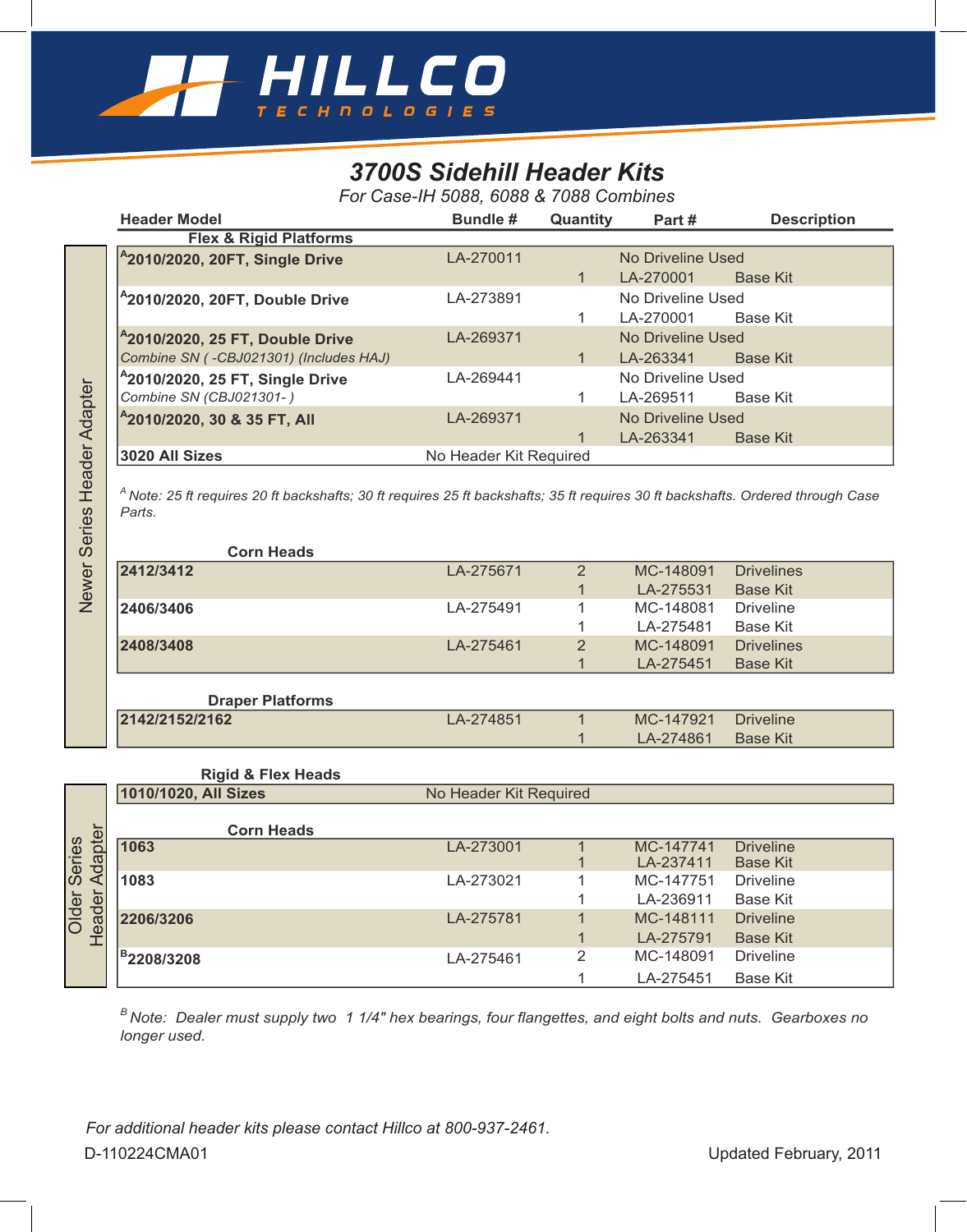

## *2810H Hillside Header Kits*

*For Case-IH 8010, 8120 & 9120 Combines*

| <b>Header Model</b>                                                                                                                     | <b>Bundle #</b>                        | Quantity       | Part#                    | <b>Description</b> |
|-----------------------------------------------------------------------------------------------------------------------------------------|----------------------------------------|----------------|--------------------------|--------------------|
| <b>Pickup Heads</b>                                                                                                                     |                                        |                |                          |                    |
| 2016 - 14'                                                                                                                              | LA-269381                              | $\mathbf{1}$   | MC-142391                | <b>Driveline</b>   |
|                                                                                                                                         |                                        | 1              | LA-259322                | <b>Base Kit</b>    |
| 2016 - 16'                                                                                                                              | LA-269391                              | 1              | MC-147071                | <b>Driveline</b>   |
|                                                                                                                                         |                                        | 1              | LA-259322                | <b>Base Kit</b>    |
| <b>Rigid &amp; Flex Platforms</b>                                                                                                       |                                        |                |                          |                    |
| 2010/2020, 25 FT, Double Drive                                                                                                          | LA-269371                              |                | <b>No Driveline Used</b> |                    |
| Combine SN (-CBJ021301) (Includes HAJ)                                                                                                  |                                        | $\mathbf{1}$   | LA-263341                | <b>Base Kit</b>    |
| 2010/2020, 25 FT, Single Drive                                                                                                          | LA-269441                              |                | No Driveline Used        |                    |
|                                                                                                                                         |                                        |                |                          |                    |
| Combine SN (CBJ021301-)                                                                                                                 |                                        | 1              | LA-269511                | <b>Base Kit</b>    |
| 2010/2020, 30 & 35 FT, All                                                                                                              | LA-269371                              |                | <b>No Driveline Used</b> |                    |
|                                                                                                                                         |                                        |                | LA-263341                | <b>Base Kit</b>    |
| Note: 25 ft requires 20 ft backshafts; 30 ft requires 25 ft backshafts; 35 ft requires 30 ft backshafts. Ordered<br>through Case Parts. |                                        |                |                          |                    |
| <b>Corn Heads</b>                                                                                                                       |                                        |                |                          |                    |
| 2412/3412                                                                                                                               | LA-275521                              | $\overline{2}$ | MC-148101                | <b>Driveline</b>   |
|                                                                                                                                         |                                        | 1              | LA-275531                | <b>Base Kit</b>    |
| <b>Draper Heads</b>                                                                                                                     |                                        |                |                          |                    |
| 2042/2052/2062                                                                                                                          | LA-265351                              | $\mathbf{1}$   | MC-142401                | <b>Driveline</b>   |
|                                                                                                                                         |                                        | 1              | LA-259351                | <b>Base Kit</b>    |
| 2142/2152/2162                                                                                                                          | LA-268701                              | 1              | MC-146931                | <b>Driveline</b>   |
|                                                                                                                                         |                                        |                | LA-268431                | <b>Base Kit</b>    |
|                                                                                                                                         | <b>3700H Hillside Header Kits</b>      |                |                          |                    |
|                                                                                                                                         |                                        |                |                          |                    |
|                                                                                                                                         |                                        |                |                          |                    |
|                                                                                                                                         | For Case-IH 5088, 6088 & 7088 Combines |                |                          |                    |
| <b>Header Model</b>                                                                                                                     | <b>Bundle #</b>                        | Quantity       | Part#                    | <b>Description</b> |
| <b>Flex &amp; Rigid Platforms</b>                                                                                                       |                                        |                |                          |                    |
| 2010/2020, 25 FT, Double Drive                                                                                                          | LA-269371                              |                | <b>No Driveline Used</b> |                    |
| Combine SN (-CBJ021301) (Includes HAJ)                                                                                                  |                                        | 1              | LA-263341                | <b>Base Kit</b>    |
| 2010/2020, 25 FT, Single Drive                                                                                                          | LA-269441                              |                | No Driveline Used        |                    |
| Combine SN (CBJ021301-)                                                                                                                 |                                        | 1              | LA-269511                | <b>Base Kit</b>    |
| 2010/2020, 30 & 35 FT, All                                                                                                              | LA-269371                              |                | <b>No Driveline Used</b> |                    |
|                                                                                                                                         |                                        | 1              | LA-263341                | <b>Base Kit</b>    |
| Note: 25 ft requires 20 ft backshafts; 30 ft requires 25 ft backshafts; 35 ft requires 30 ft backshafts. Ordered through<br>Case Parts. |                                        |                |                          |                    |
| <b>Corn Heads</b>                                                                                                                       |                                        |                |                          |                    |
| 2406/3406                                                                                                                               | LA-275441                              | $\mathbf{1}$   | MC-148081                | <b>Driveline</b>   |
|                                                                                                                                         |                                        | 1              | LA-275431                | <b>Base Kit</b>    |
| 2408/3408                                                                                                                               | LA-275471                              | 2              | MC-148101                | <b>Driveline</b>   |
|                                                                                                                                         |                                        | 1              | LA-275451                | <b>Base Kit</b>    |
| 2412/3412                                                                                                                               | LA-275521                              | $\overline{2}$ | MC-148101                | <b>Driveline</b>   |
|                                                                                                                                         |                                        | 1              | LA-275531                | <b>Base Kit</b>    |
| <b>Draper Heads</b>                                                                                                                     |                                        |                |                          |                    |
| 2142/2152/2162                                                                                                                          | LA-281861                              | 1              | MC-149171                | <b>Driveline</b>   |
| <b>Unmodified</b>                                                                                                                       |                                        | 1              | LA-281851                | <b>Base Kit</b>    |
| 2142/2152/2162                                                                                                                          | LA-281871                              |                | No Driveline Used        |                    |
| Modified for 2810 Leveling System                                                                                                       |                                        | 1              | LA-281851                | <b>Base Kit</b>    |